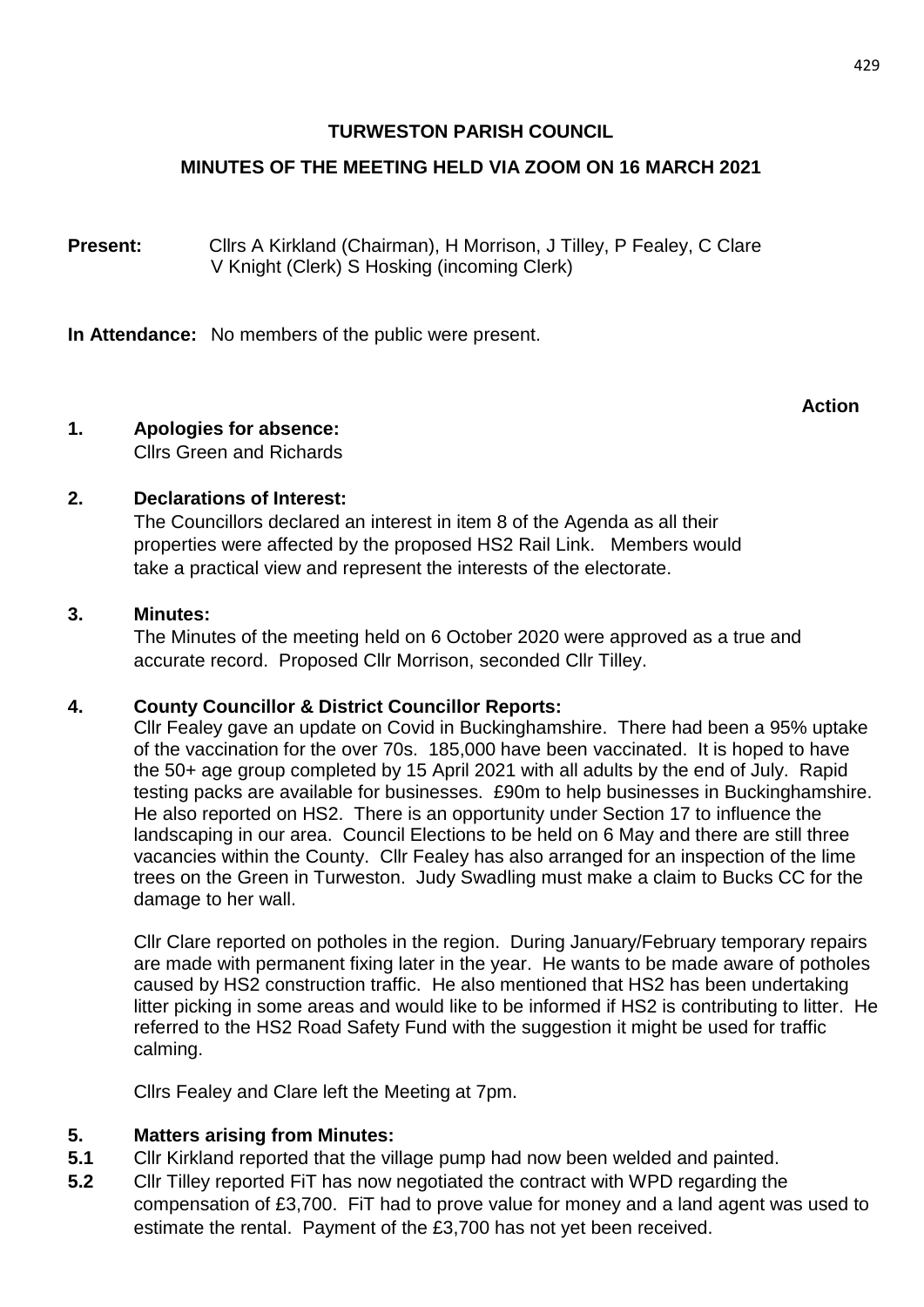- **5.3** Cllr Fealey was unable to provide an update on the noise abatement issue at Turweston Airfield since the person dealing with this has now left. He intends to re-establish contact with the Airfield post Elections. Cllr Tilley mentioned that the runway is being used for drag racing with no apparent social distancing. Cllr Fealey undertook to investigate whether a licence is in place. **PF**
- **5.4** Changes to planning law this item to be considered at the next meeting.

## **6. Parish Roads/Paths/Verges:**

- **6.1** Some villagers had undertaken an informal litter pick during half term. Cllr Tilley volunteered to litter pick up Oatleys Road. **JT**
- **6.2** Cllr Kirkland confirmed that the electricity network upgrade on Main Street has been completed.
- **6.3** Cartwright's quotation for grass cutting in 2021 was accepted.

# **7. Report on Planning:**

## **Applications:**

**21/00651/APP**and**21/00652/ALB** -The Stratton Arms Ph Main Street Turweston Buckinghamshire NN13 5JX Change of use of vacant land at the rear of the Stratton Arms to ten motor home pitches.

It was agreed that Cllr Morrison would draft the Parish Council's response to the Application along the lines that it cannot be supported in its present form but a more modest, detailed and sympathetic proposal may be more acceptable. Concerns were raised about the impact on the Conservation Area. It was also noted that there was an error in the Application with the term 'mobile home' being used rather than 'motor home'. **HM**

**21/00833/APP** - 1 High Elms Oatleys Road Turweston Buckinghamshire NN13 5JX Variation of condition 3 relating to application 19/00439/APP - Replace the following drawings on condition 3 from 2019: 466/03 Rev D - Proposed plans, 466/04 - Site layout plans, New details for 2021 application, 466 5 B (Revised Floor Plans), 466 8A (revised Elevations), Velux Product information July 2020, Velux product information WK 06 - **No objection by PC**

**21/00192/APP** - Hill Top Stables Brackley Road Turweston Buckinghamshire Variation of condition 2 (date required for the removal of the temporary Groom / Managers accommodation and ancillary Storage facilities.to be extended up until Tuesday 31 August 2021) relating to application 17/01651/APP - **Awaiting Decision**

**20/03358/APP** and **20/03359/ALB** - Court Cottage and Barn Main Street Turweston Buckinghamshire NN13 5JX Court Cottage - non-structural internal alterations and general internal refurbishment, replacement windows, new retaining wall and patio to rear. Barn at Court Cottage - structural repairs to roof truss with general roof repairs. Installation of supporting structure over door heads and replacement rolled lead roof to stable. **Awaiting Decision and Pending Consideration**

**20/03979/APP** - Land Off Chapel Lane Turweston Buckinghamshire Demolition of existing garage building and erection of two detached dwellings with access, parking and amenity space together with a replacement garage. **Pending consideration**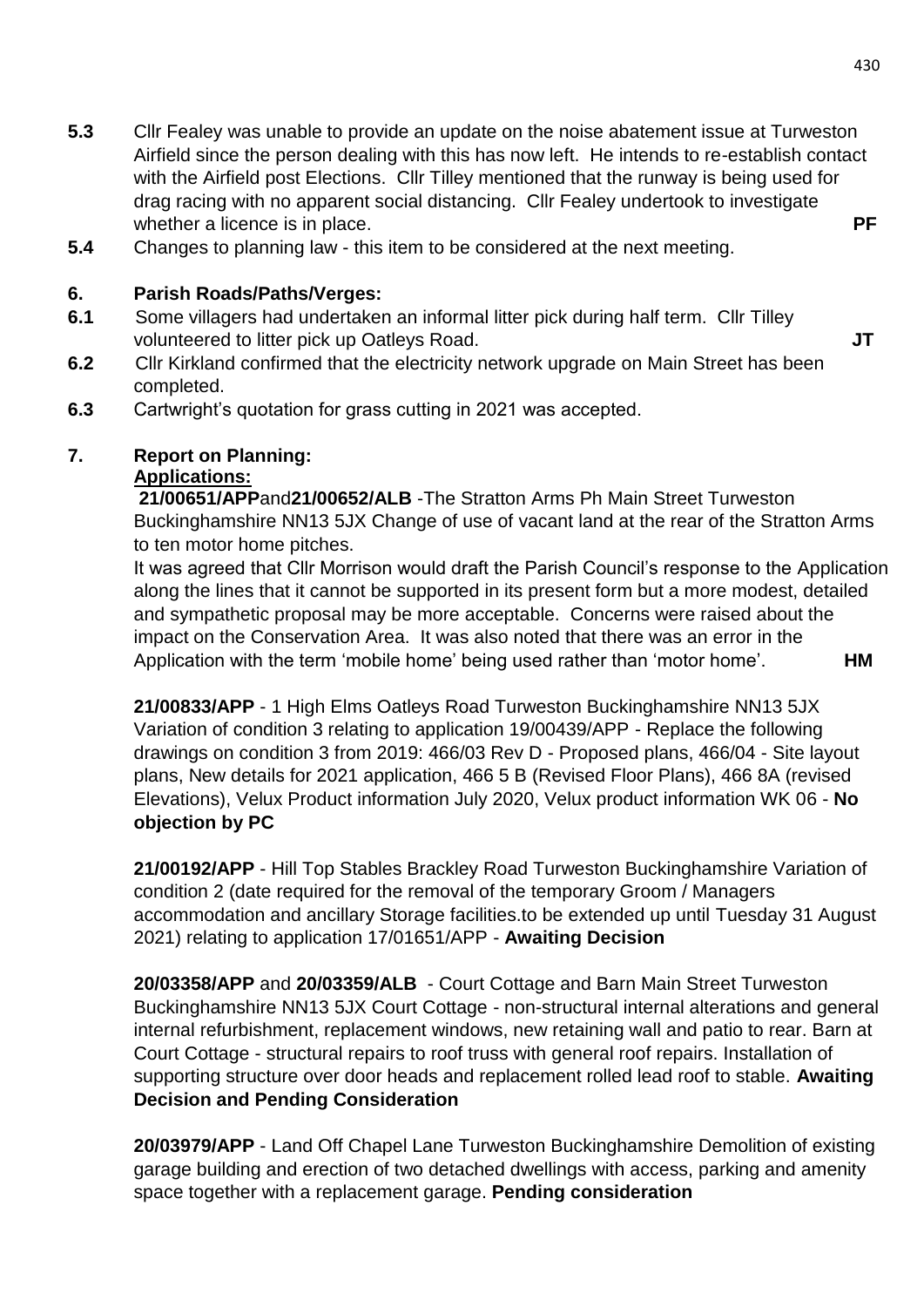**19/02942/APP** and **19/02943/ALB** - Manor Farm House, Main Street, Turweston. Conversion of barn opposite Manor Farm House to part 2 bedroom flat and part family room. Proposed works include raising the roof and its pitch, the insertion of conservation style rooflights and the replacement of all windows and doors - **Awaiting decision and Pending Consideration**

Cllr Morrison confirmed she has asked the Applicants if this is still being considered. **HM**

## **Decisions:**

**20/03872/HS2PS** - Land Off Ballabeg Stables Oatleys Road Turweston Buckinghamshire NN13 5JX Development authorised by High Speed Rail (London - West Midlands) Act 2017. **Approved**

## **8. HS2 Rail Link Update:**

- **8.1** Cllr Morrison reported that Buckinghamshire CC is firmly backing the concerns over the quantity of construction traffic using the A422.
- **8.2** No update
- **8.3** No update

.

- **8.4** It was reported that potholes had been repaired as far as Parkside. Following an inspection by a surveyor of the Old Post Office, work is planned to make the building more secure.
- **8.5** Minutes of the meeting on 23 February have been received. A further meeting is planned for early/mid April. Cllr Morrison to update. **HM**
- **8.6** Road Safety Fund already referred to under Point 4. It was agreed that Cllr Morrison would investigate further. **HM**

## **9. Report on the Playing Field:**

- **9.1** Clir Tilley reported a quiet month. It was agreed to return the recycling bin to the Village Hall.
- **9.2** For future discussion **Clerk**
- **9.3** It was agreed to consider action over the baby swings, weed control and surface moss at the next meeting. **Clerk**
- **9.4** Cllr Morrison to inform the mole controller that no action is needed this year due to HS2.

**HM**

# **10. Report on other Organisations:**

There were no comments.

# **11. To report on Turweston Airfield:**

The annual solar farm community payment of £3442.41was confirmed as received on 16 December 2020.

A two day event on 19 and 20 June 2021 was noted.

# **12. Report on the Accounts:**

**12.1** Copies of the accounts to date and the bank reconciliation were circulated previously. Treasurer's A/C at 16 March 2021: £2607.93. Business A/C: £41703.82.

| <b>Invoices Paid:</b>      | Net        | VAT  | Gross | Ch Details                  |
|----------------------------|------------|------|-------|-----------------------------|
| JV Wincott                 | 45.00      | 9.00 |       | 54.00 FPO Hedge Cutting     |
| <b>CIIr David Richards</b> | 11.99 2.40 |      |       | 14.39 FPO Zoom subscription |